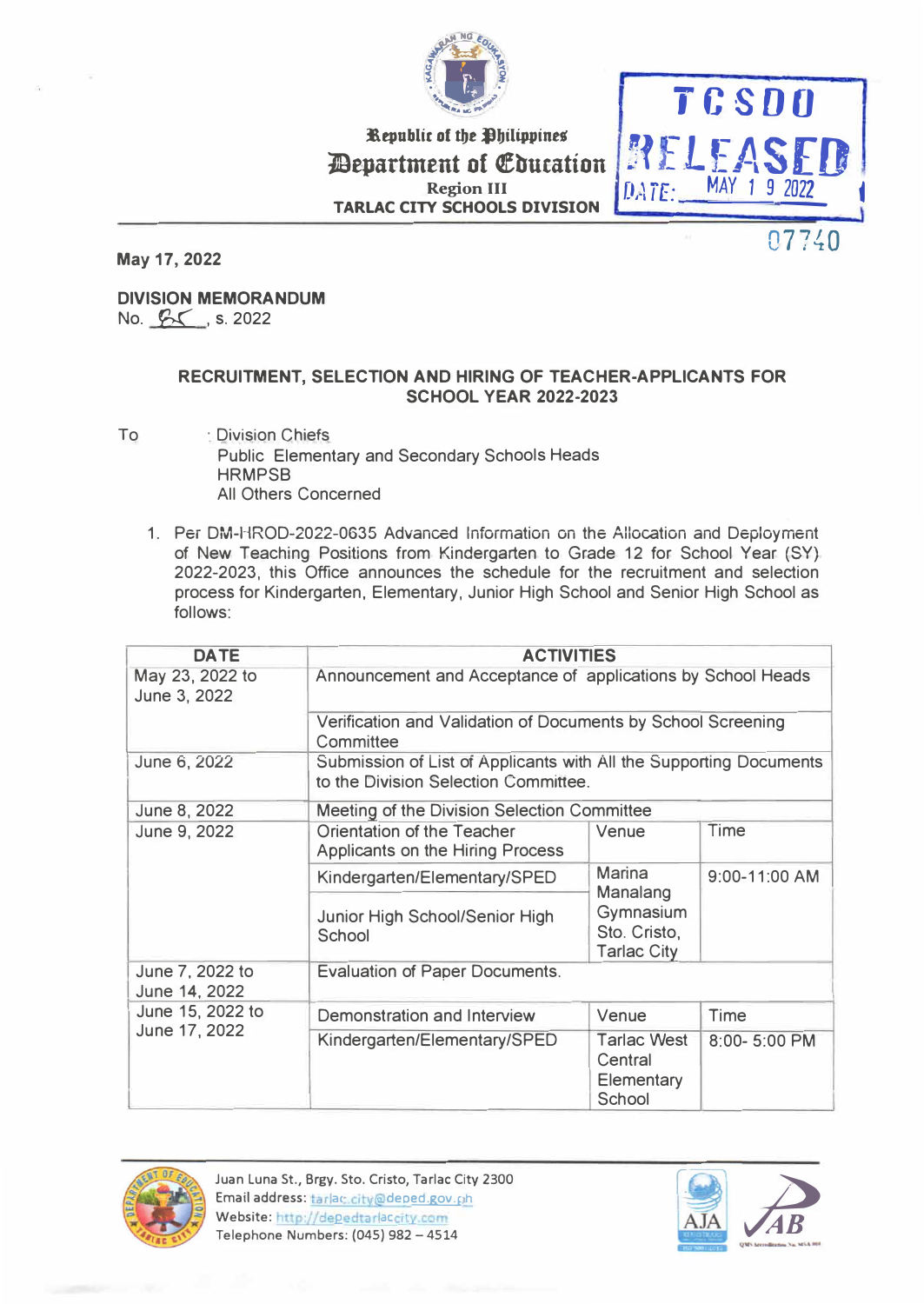|                               | Junior High School/Senior High<br>School          | Sto. Cristo<br>Integrated<br>School | $8:00 - 5:00$ PM |
|-------------------------------|---------------------------------------------------|-------------------------------------|------------------|
| Exact date to be<br>announced | <b>Administration of English Proficiency Test</b> |                                     |                  |

- 2. The Composition of the Selection Committee is as follows:
	- a. School Screening Committee (please refer to DepEd Order No. 7, s. 2015 and DepEd Order No. 3, S. 2016)

## b. Division Selection Committee (Kindergarten and Elementary Level)

| Overall Chair: | Lourdes G. Dela Cruz - OIC, ASDS                       |
|----------------|--------------------------------------------------------|
| Co-Chair:      | Lily Beth B. Mallari, EPSvr-AP, LRMDS                  |
| Members:       | Leonida C. Garcia - Chief, SGOD                        |
|                | Carmela T. Perez, EPSvr- Kindergarten/SPED             |
|                | (for Kindergarten and SPED Teacher-Applicants)         |
|                | Benjo M. Tarifa, MT-II- President Teachers Association |
|                | Fatima T. Alimurong, P-III - PESPA President           |
|                | Ma. Cristina A. Espiritu, AO-IV - Personnel            |
|                | Angelito D. Centeno - Federated PTA President          |
| Secretariat    | Thalia Lei S. Pinca - ADAS-III                         |

- c. Division Selection Committee ( Junior and Senior High School) Overall Chair: Lourdes G. Dela Cruz - OIC, ASDS Co-Chair: Robert E. Osongco - Chief. CID Members: Rebecca K. Sotto - EPSvr-AP Reymar T. Paguio, EPSvr- English Isagani H. Lopez - EPSvr-TLE Benjo M. Tarifa, MT-II- President Teachers Association Tito G. Ariola P-I - NAPSSHI President Ma. Cristina A. Espiritu, AO-IV - Personnel Angelito D. Centeno- Federated PTA President Secretariat Cristy R. Lansangan - ADAS-III
- d. Evaluation Committee for Demonstration Teaching

| <b>LEVEL</b>              | <b>DISTRICT</b> | <b>SUPERVISOR</b>         |  |
|---------------------------|-----------------|---------------------------|--|
| Elementary/               | Central A       | Maria Flores I. Caparas   |  |
| Kindergarten              | Central B       | Lutgarda M. Vitug         |  |
|                           | East            | Angelina S. Mallari       |  |
|                           | North A         | Julius G. Gamis           |  |
|                           | North B         | Emmanuel Victor F. Celis  |  |
|                           | South A         | Alvin T. Yalung           |  |
|                           | South B         | Renato T. Cabarios        |  |
|                           | West A          | Rene B. Miclat            |  |
|                           | West B          | Angelita S. Castro        |  |
|                           | West C          | Cristopher D. Esteban     |  |
| <b>Junior High School</b> |                 | All EPSvr by Subject Area |  |
| Senior High School        |                 | Isagani H. Lopez          |  |
|                           |                 | Lily Beth Mallari         |  |
|                           |                 | Anita P. Domingo          |  |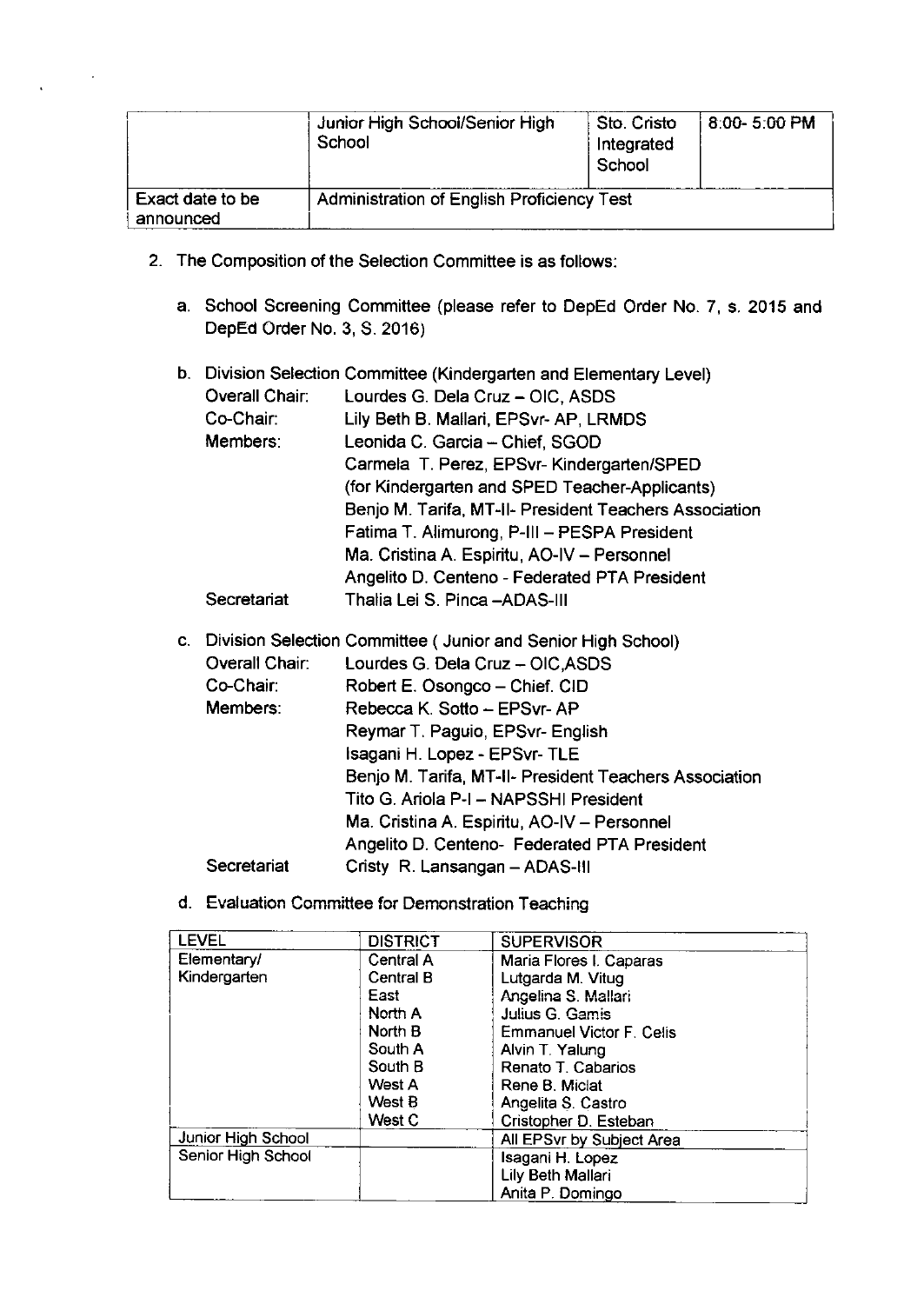- 3. Teacher Applicants who have undergone evaluation per DepEd Order No. 7, s. 2015 and have reached the cut-off score of seventy (70) but were unsuccessfully hired during the SY 2021-2022 have the option to apply for retention of score provided that said applicants have expressed their intent to apply for SY 2022-2023 by submitting the following:
	- a. Letter of Intent in accordance with the Applications
	- b. Updated credentials and application documents, if any.
- 4. Attached Enclosure No. 1 for the Checklist of Requirements and Supporting Documents.
- 5. Immediate dissemination of this Memorandum is enjoined.

MARIA CARMEN P. CUENCO EdD, CESO V Schools Division Superintendent